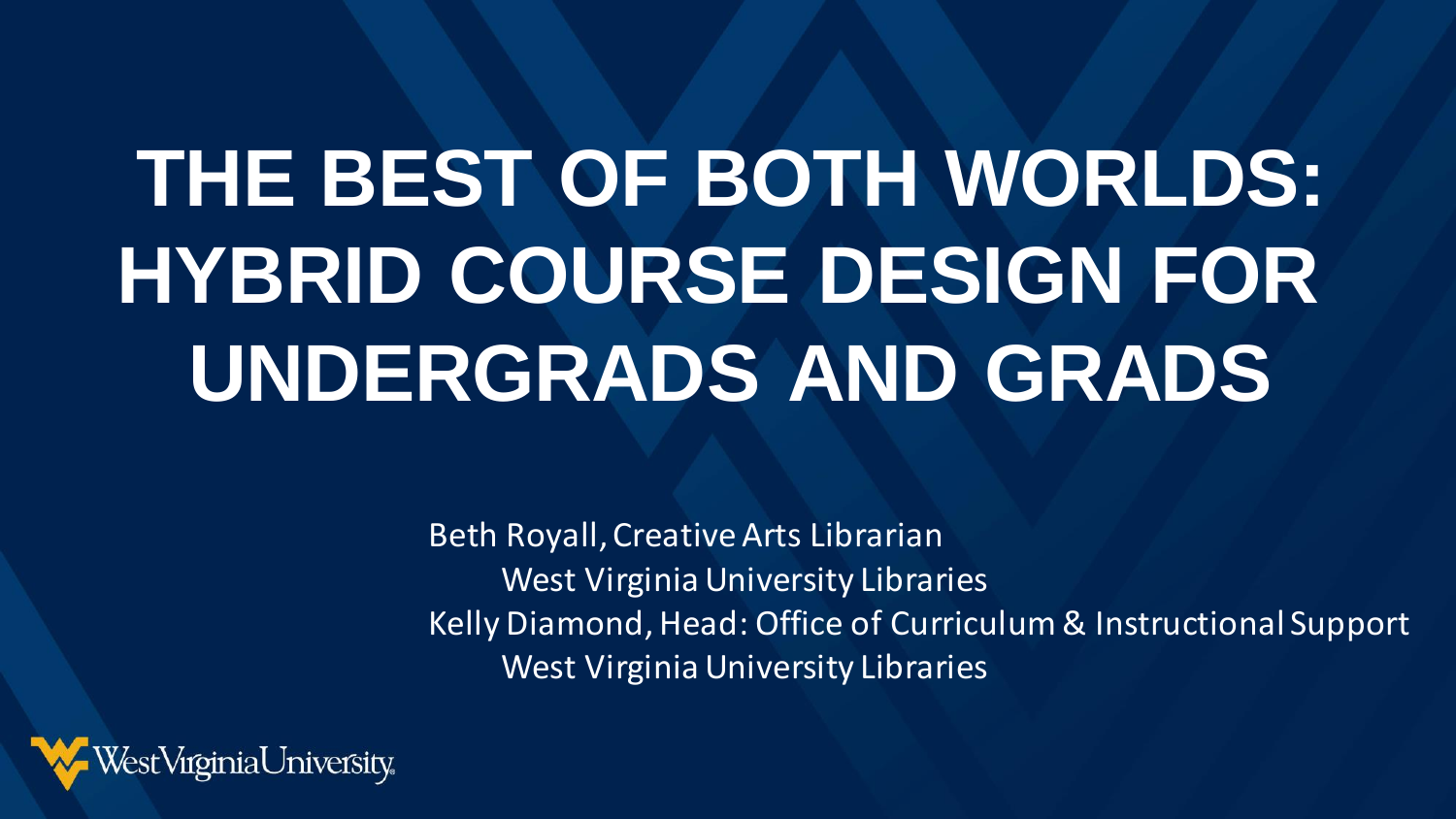What is Hybrid Learning?

Hybrid courses...may be defined as courses that have reduced ''face time'' that is replaced by time spent outside the traditional classroom (Caulfield 2011).

#### Copyrighted Material **How to Design and Teach** ra Hybrid Course

Achieving Student-Centered Learning through Blended Classroom, Online and Experiential Activities





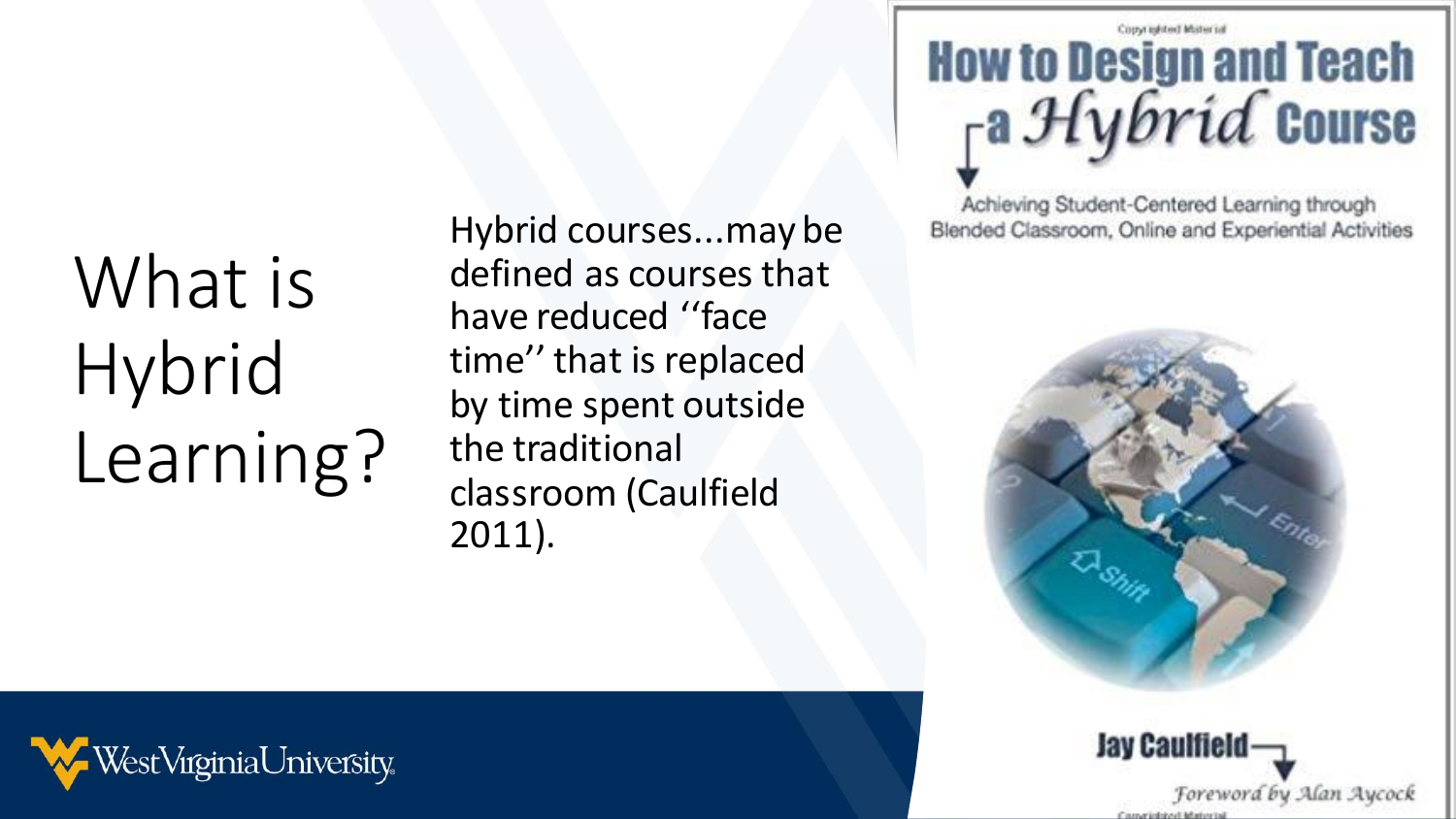Benefits of **Hybrid** Learning: Students

**Flexibility** 

- Convenience (less time in classroom)
- Greater variety and higher quality student / instructor and student / student interaction
- More options and times to interact with instructor
- Greater ownership of own learning

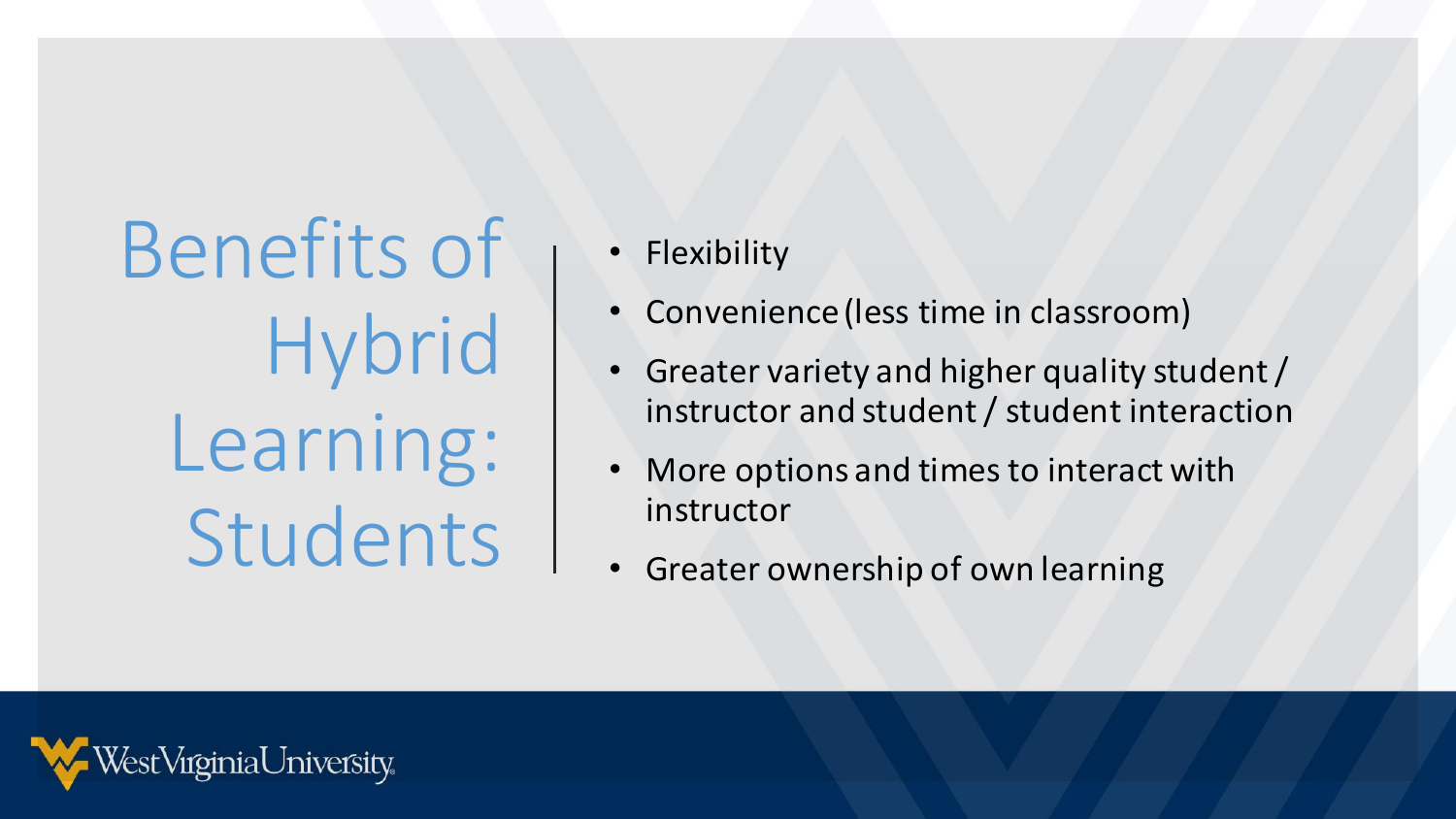Benefits of **Hybrid** Learning: Instructors

- Increased Accessibility to learning materials
- Supportive environment for quiet students / greater collaboration
- Asynchronous discussion becomes a reflective / writing tool.
- More appealing / respectful to adult students
- Engages different types of learners
- Balance of individual / group learning

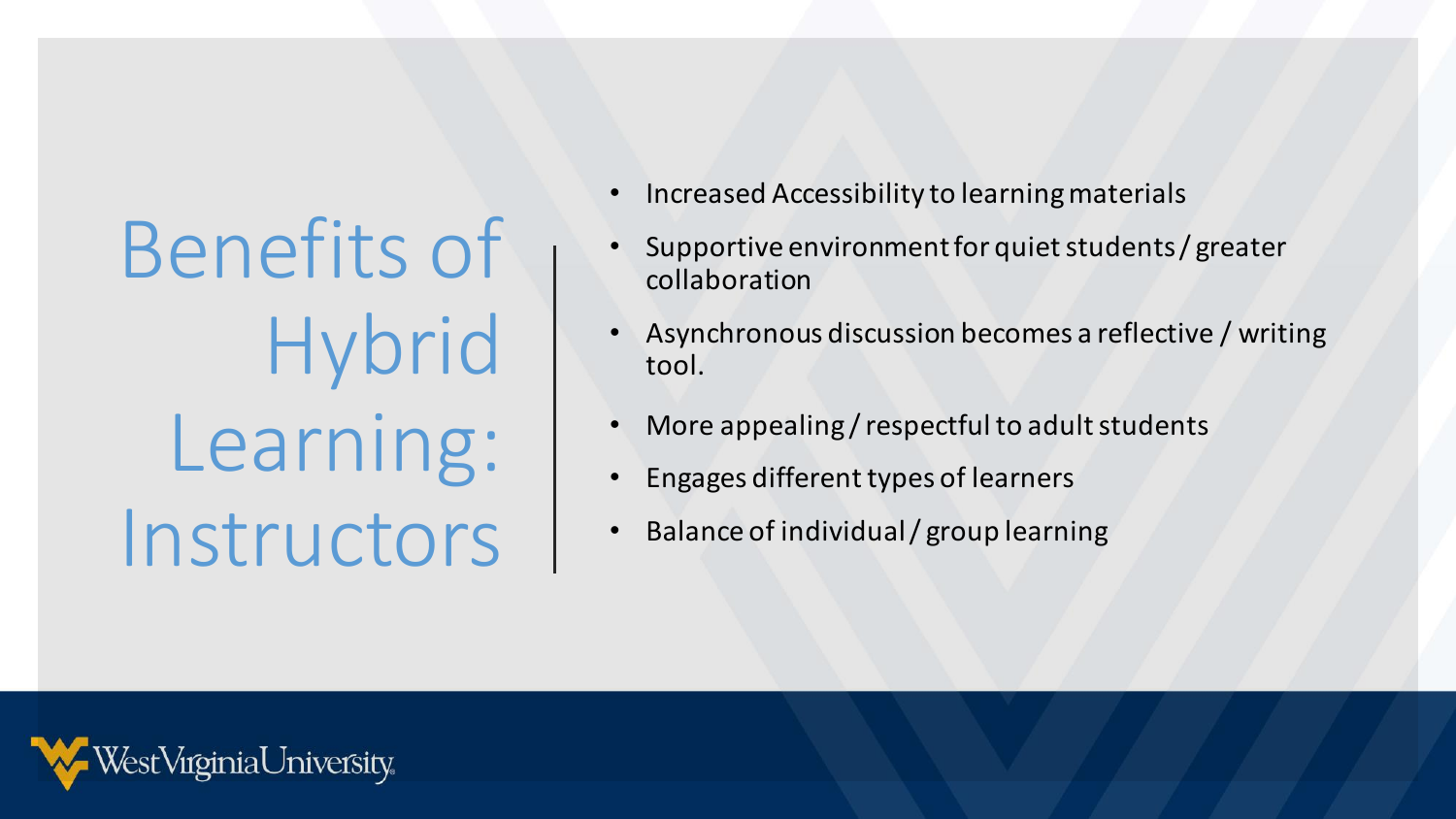ULIB 101, Introduction to Library Research: Then

• Onsite

• Online

- 17-week one-credit course
- Course Outcome based on Standards
- Team, Problem-Based Learning
- Group Project: Research Guide

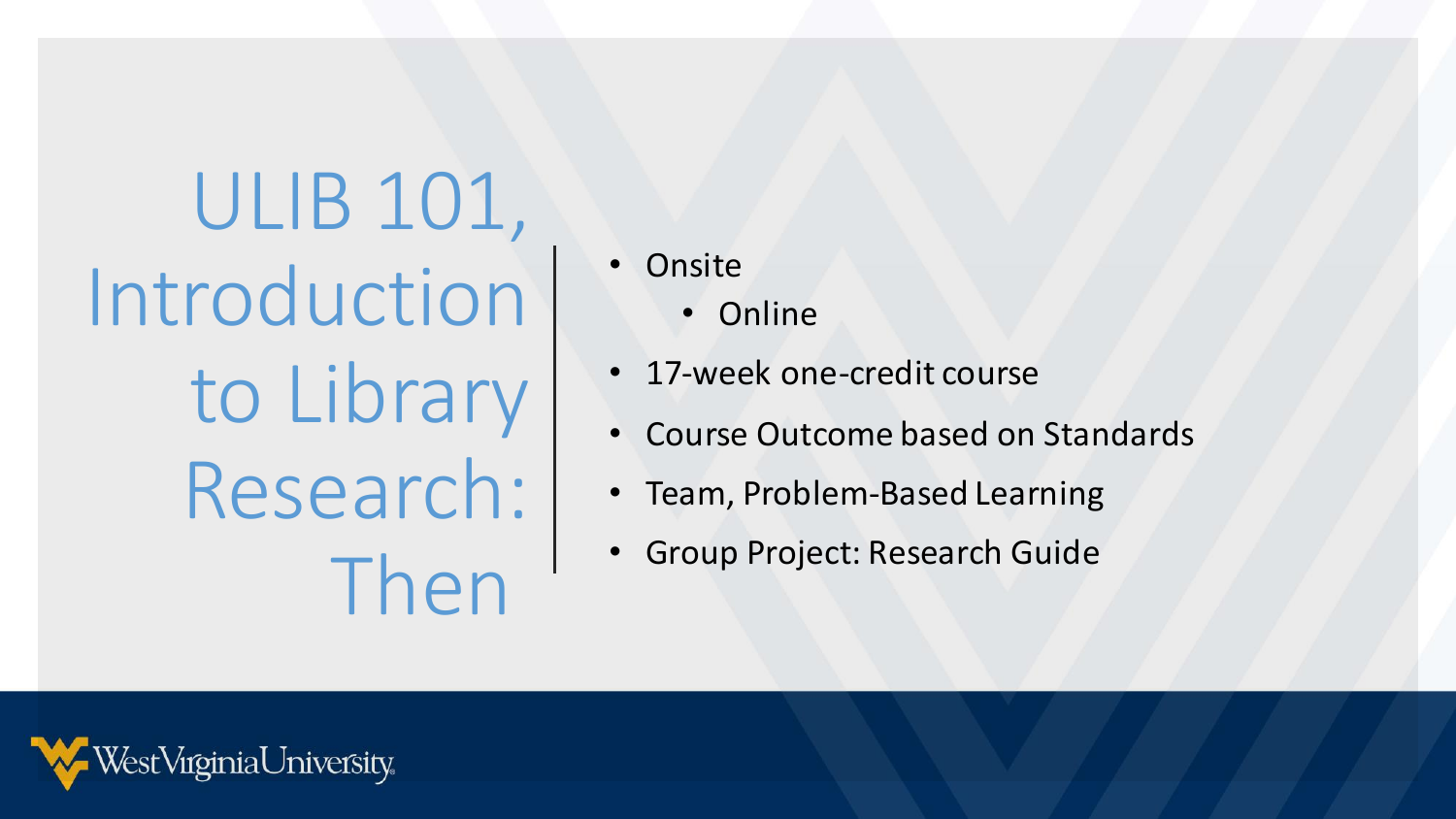ULIB 101, Introduction to Library Research: Then

- High D/F/W rates
- Declining enrollment
- Instructor Burnout

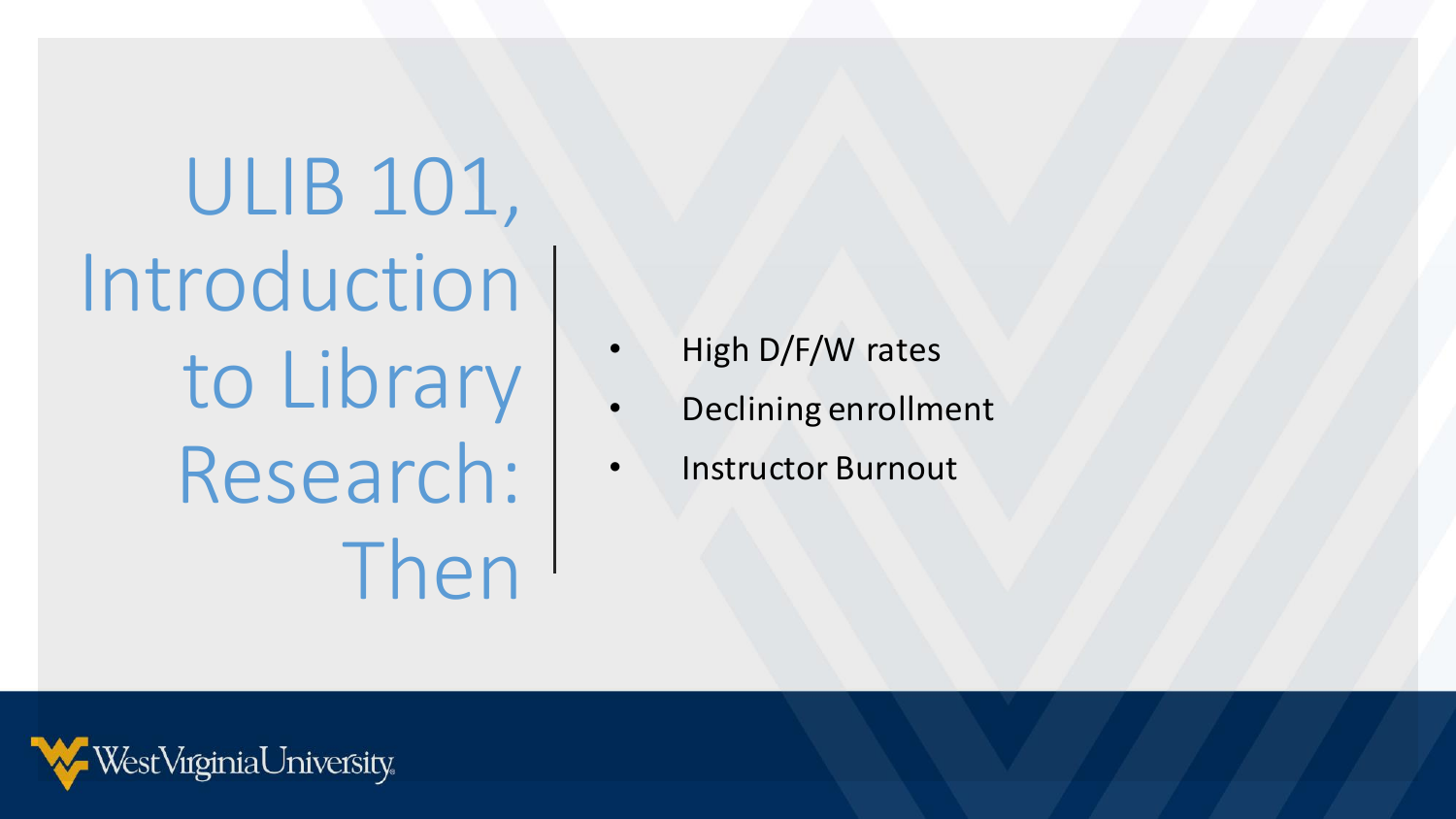ULIB 101, Introduction to Library Research: Now

- Onsite Revised for Fall 2017
- Shortened to 8 weeks
	- T/TH or M/W
- Hybrid model:
	- One day onsite / one day online

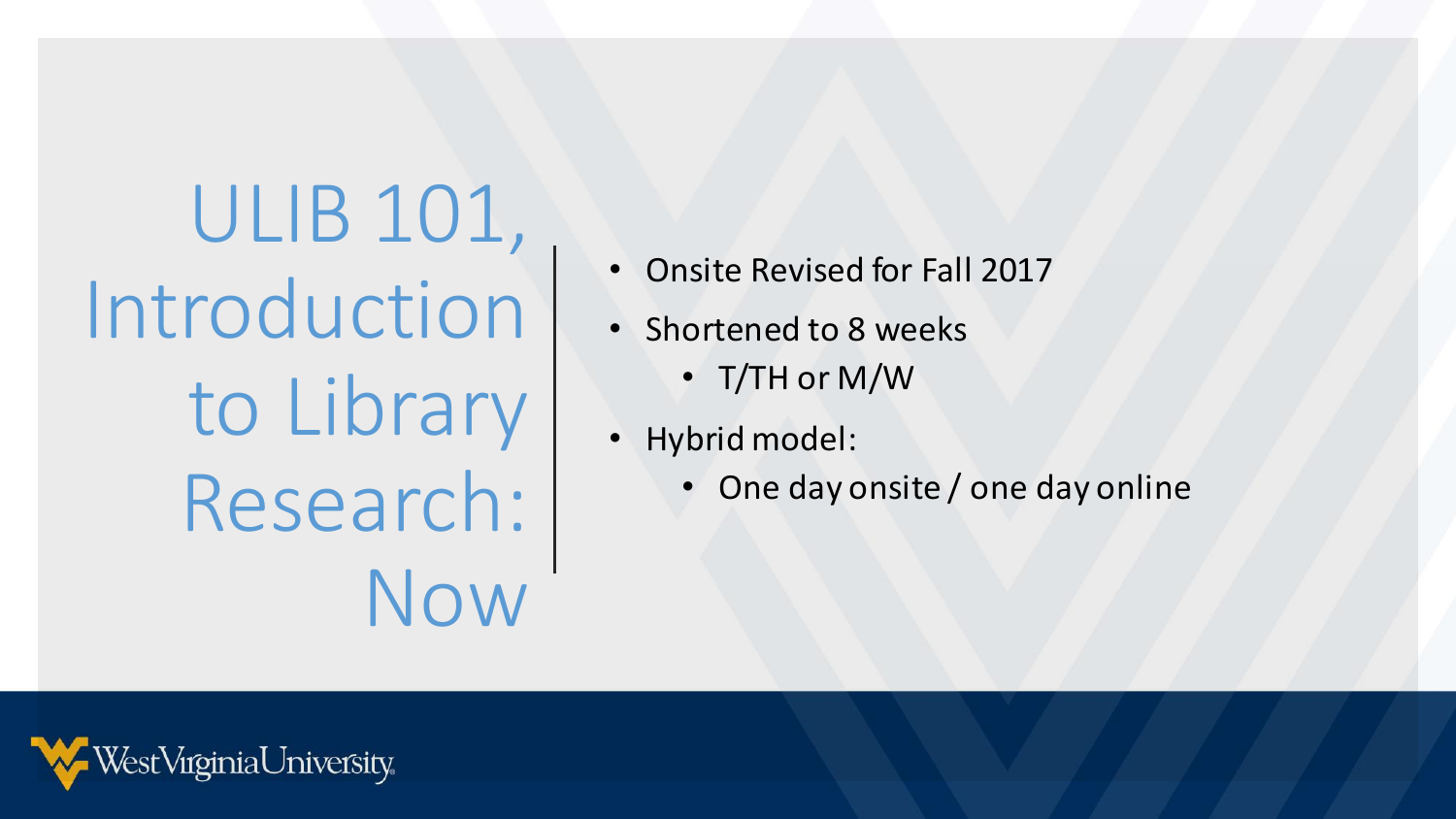ULIB 101, Introduction to Library Research: Now

Course Outcomes:

- Recognize that authoritative content may be packaged formally or informally and may include sources of all media types;
- Assess the fit between an information product's creation process and a particular information need;
- Develop, in their own creation processes, an understanding that their choices impact the purposes for which the information product will be used and the message it conveys.
- Recognize that all information, personal and published, has ethical and economic value which affects its production and dissemination.

Final Project: Infographic and Reflective Memo

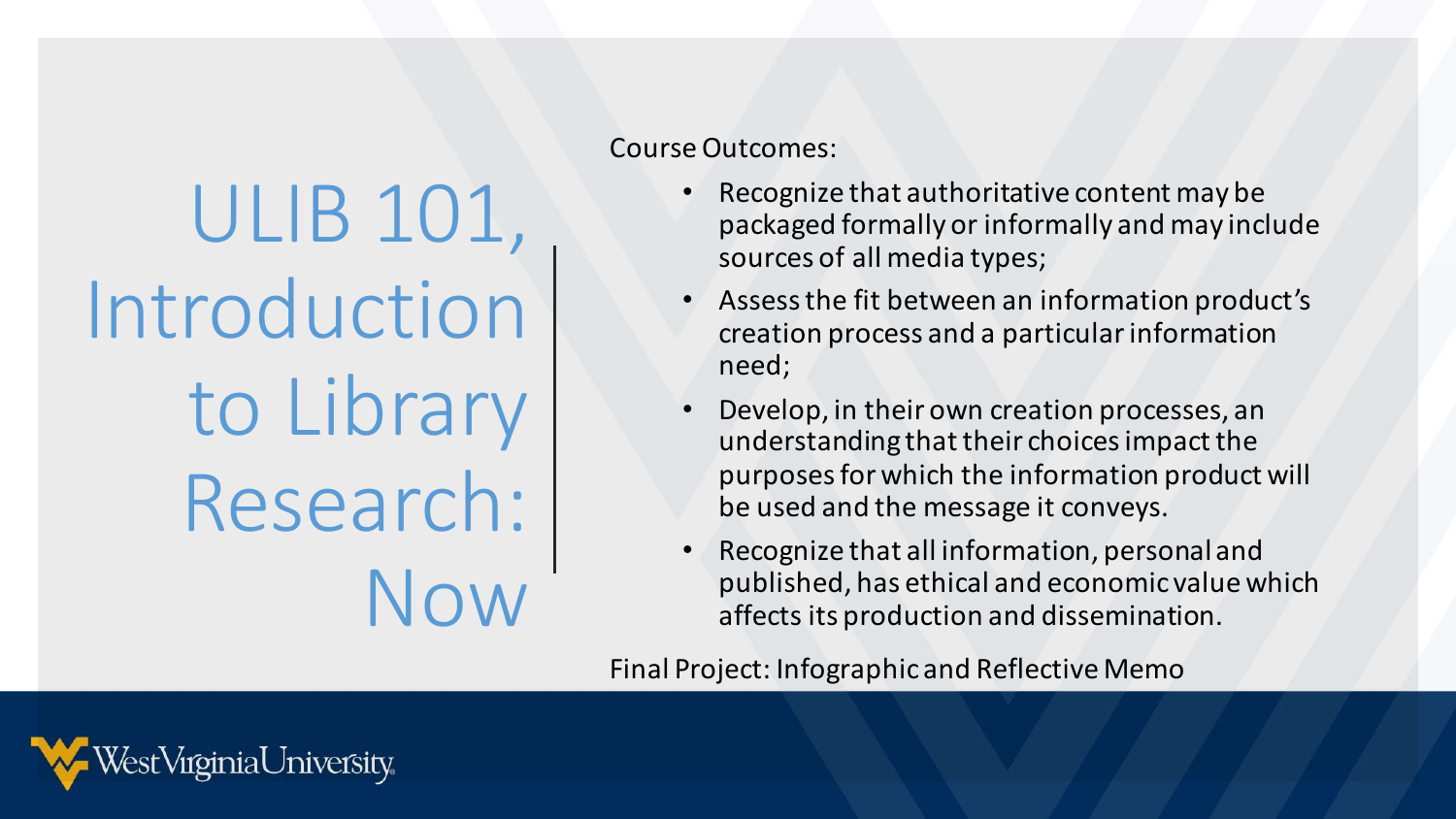# ULIB 101: Course Sequence





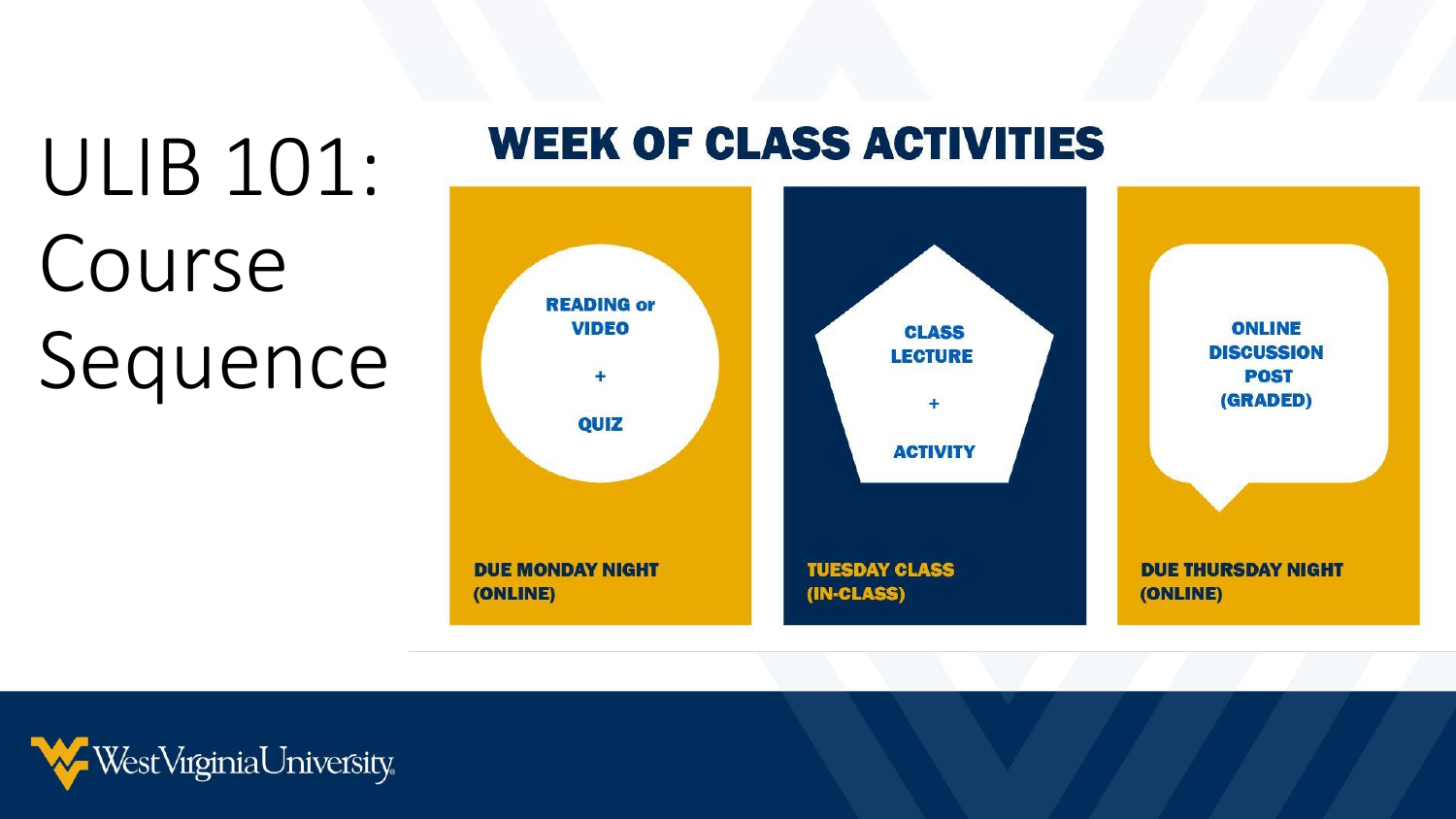# ULIB 101: Now

- Stabilized enrollment
	- Fall Semester 2017: enrolled 28 / 30 students.
	- Subsequent semesters: four sections, 58 / 114 students total
- Student evaluations from Fall 2014 through Fall 2018 shows a slight rise in students' ranking of the course overall from the immediate past semesters.
- There was also a significant difference in the means for overall teaching effectiveness from the old curriculum (M=4.0 compared to M=4.6).
- Students' mean rankings for their overall learning in the course showed a slight positive increase.
- Students' qualitative responses were generally positive but individual comments varied wildly in their likes and dislikes.

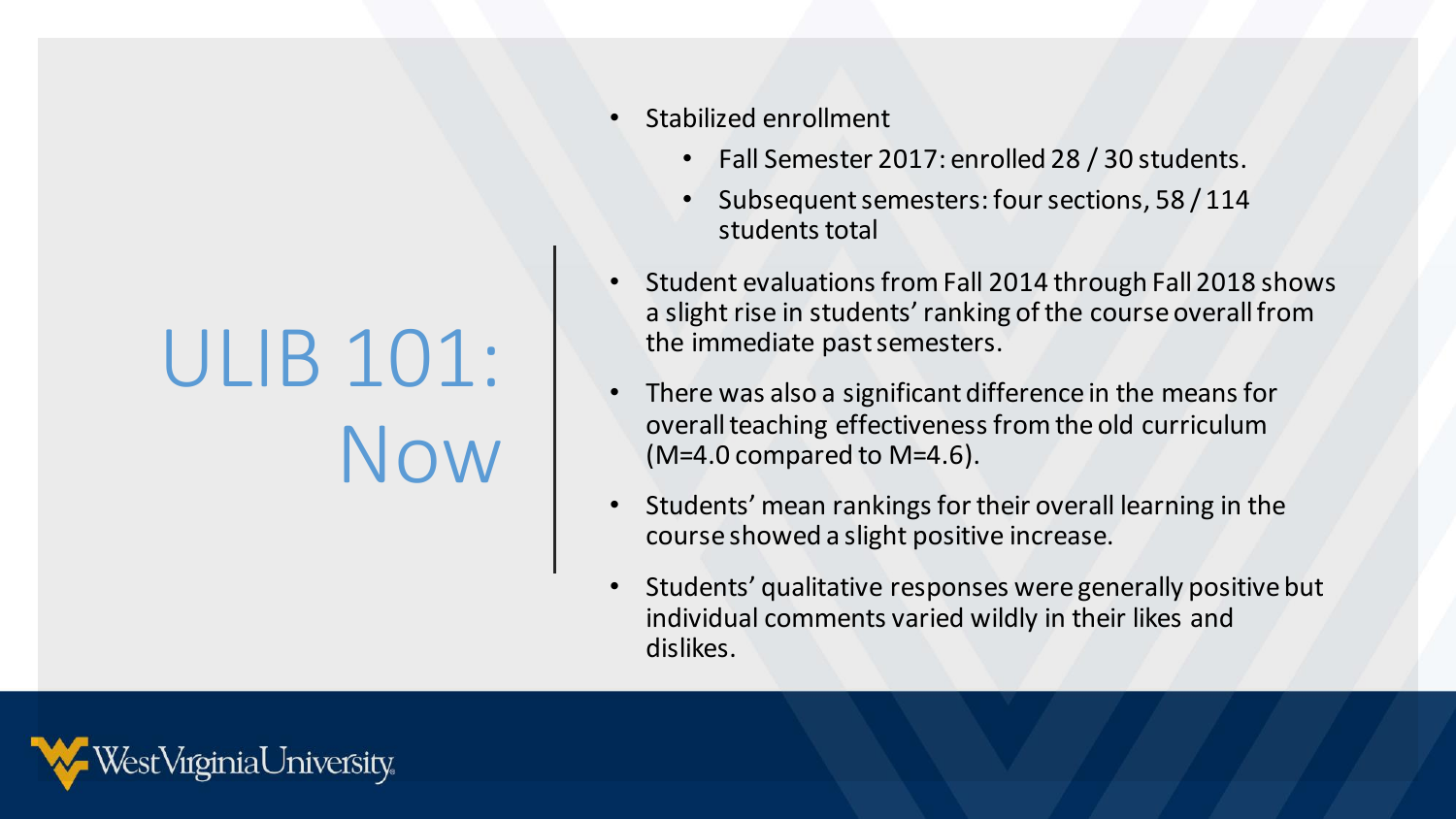# ULIB 101:

Now

#### Librarian faculty survey:

- Overall quality of the course
- Perceived level of student engagement
- Course content and student learning
- Course format and student learning
- Instructor workload.

#### Results

- 100% respondents were satisfied or very satisfied with all but one area.
- Mean scores for the course overall, course content, and instructor workload were 4.33.
- Instructors were also uniformly pleased with the hybrid format and the shortened length of the course.
- Need for improvement was student engagement, which had a mean score of 3.00. P
	- Perceived lack of student motivation to complete the out-of-class videos and readings

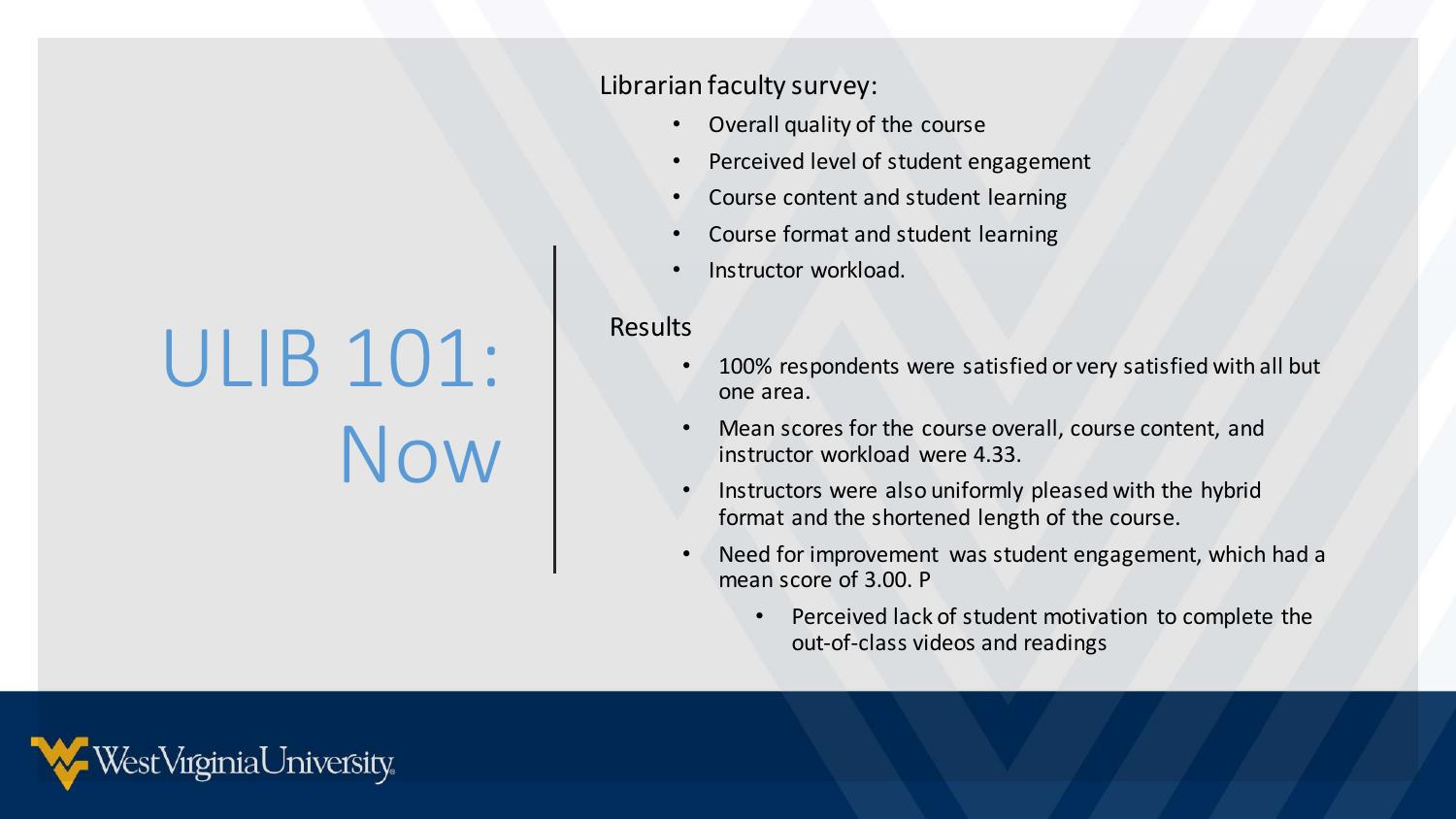## MUSC 771: Intro to Music Research & Bibliography: Then

- Graduate Students
- Required (mostly)
- Three credits
- Max class size 25 (up from 15)
- 75-minute classes, twice a week, 15 weeks

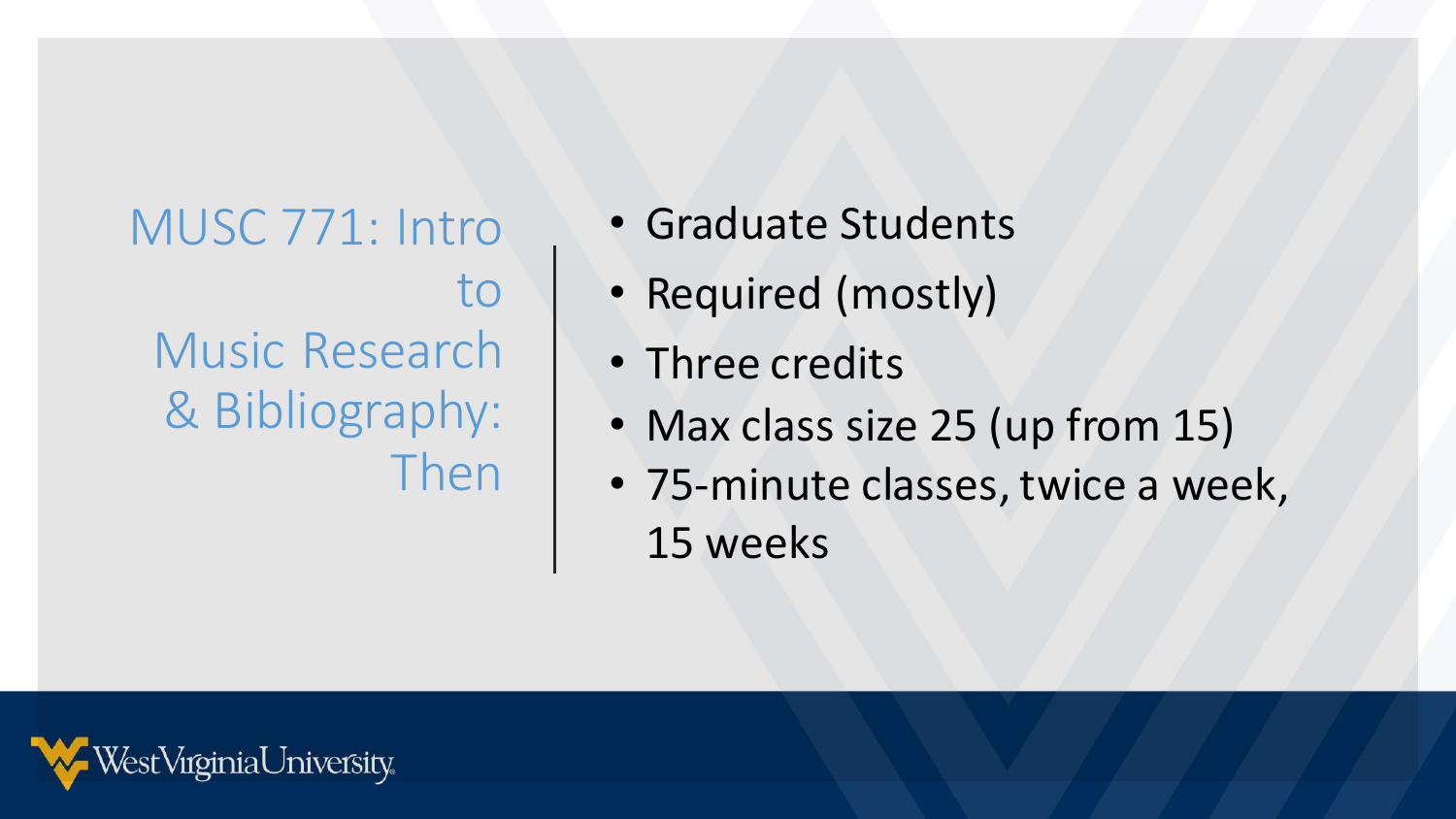MUSC 771: Intro to Music Research & Bibliography: Then

- High absentee rate
- $\frac{1}{4}$  to  $\frac{1}{2}$  class may be international students
- Wide range of technological skills

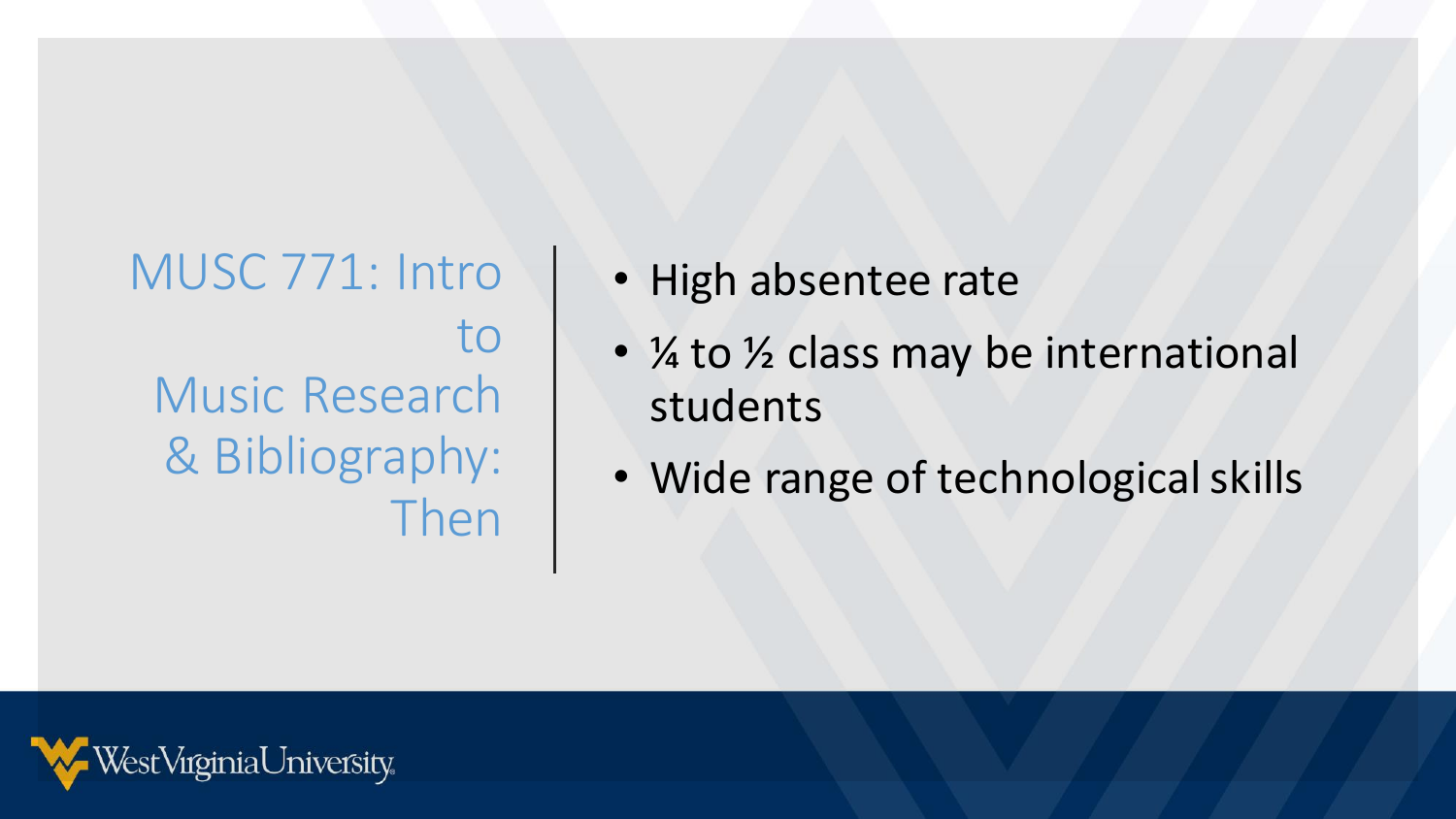MUSC 771: Intro to Music Research & Bibliography: Now

- Still 15 weeks
- Hybrid model:
	- One day onsite / one day online

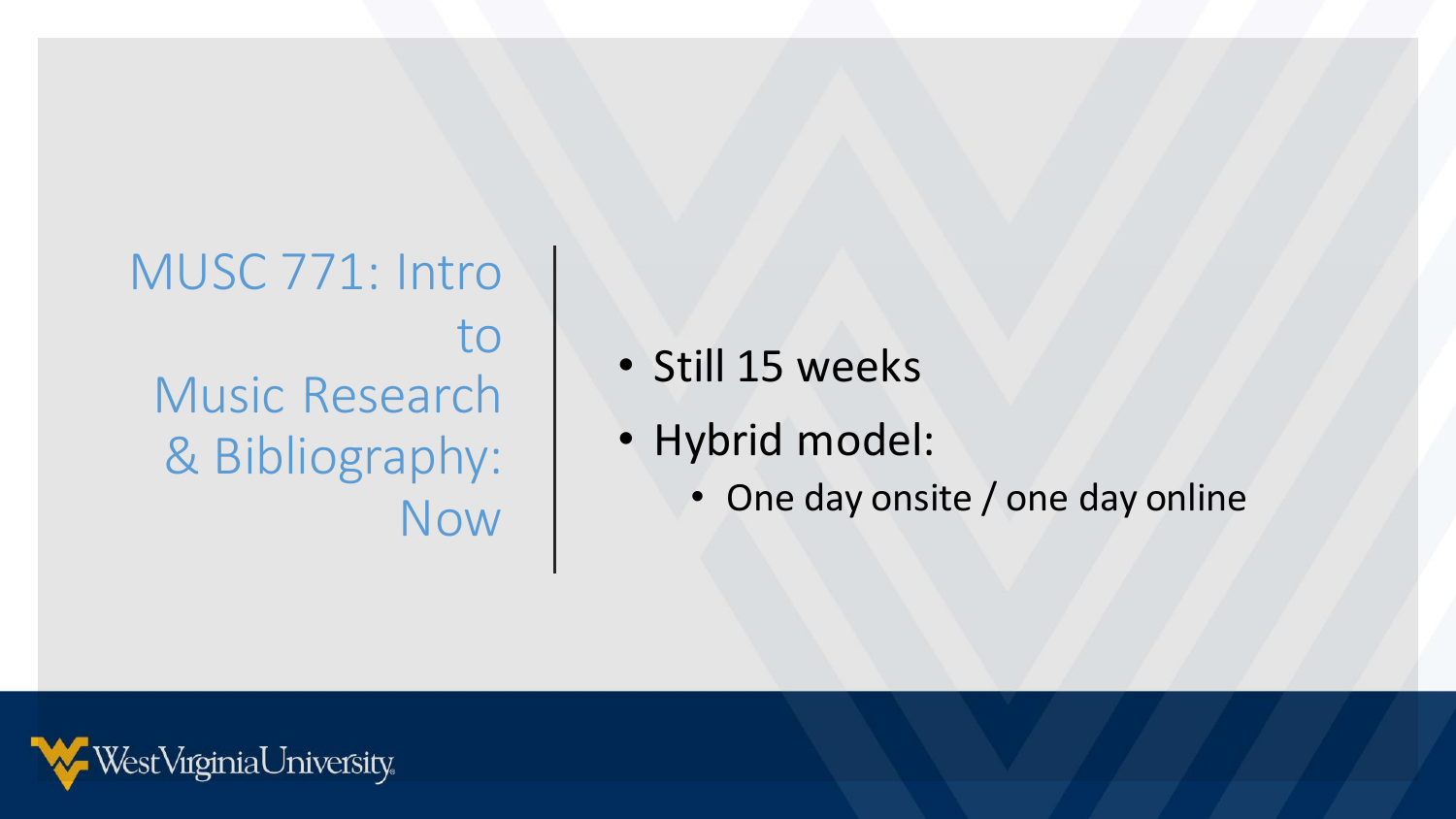MUSC 771: Revision **Tactics** 

- Front-load face-to-face classes in first 2 weeks
- Identify in-class and virtual sessions in syllabus (avoid appearance of one class session followed by an overload of homework)
- Make virtual assignments due at the same day/time each week
- Send weekly email reminders following face-to-face classes

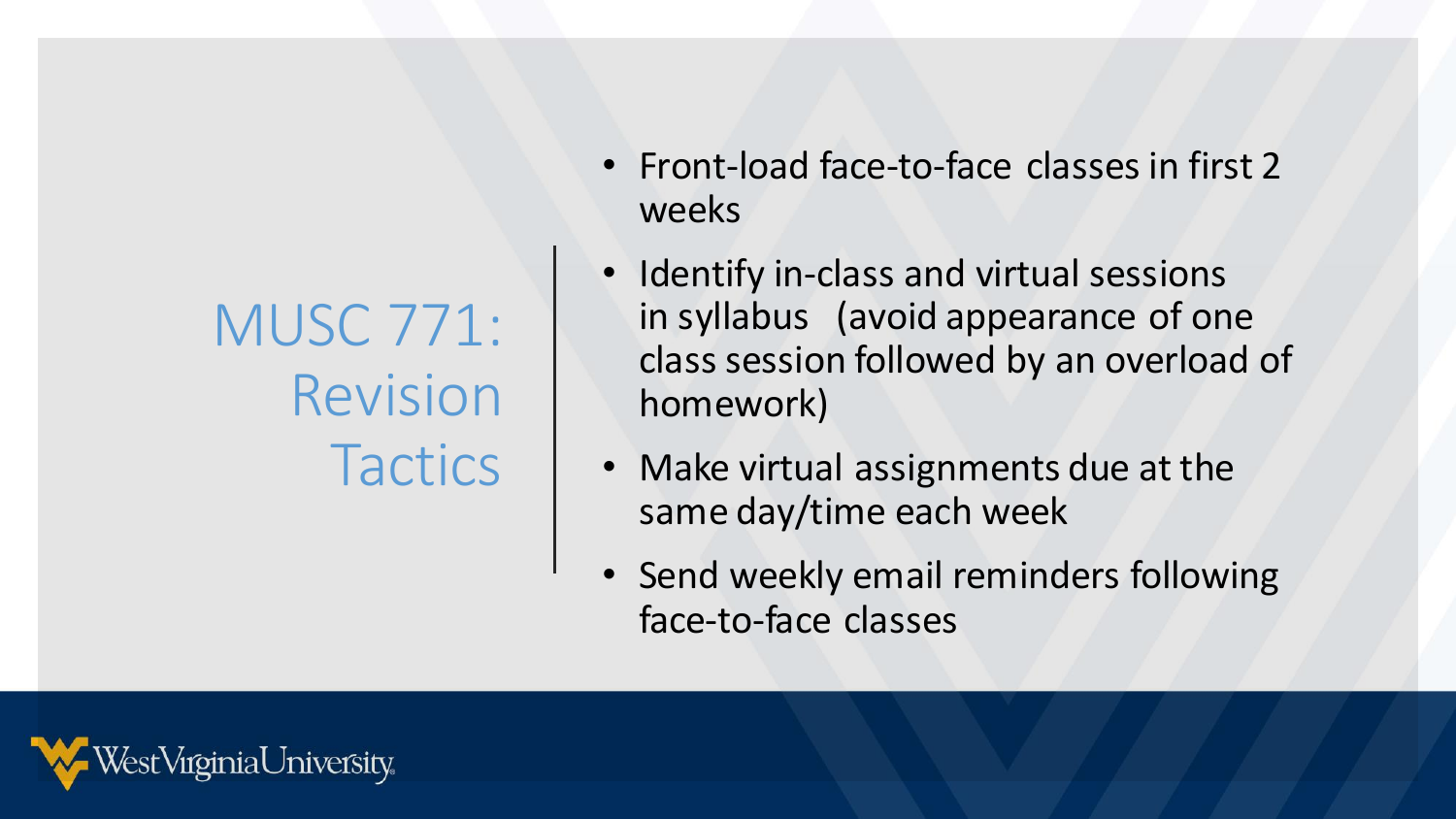MUSC 771: Benefits for **Students** 

- Increased flexibility
- Reduced travel time
- As much time as they need to read/watch/absorb the online content
- Some video delivery systems (YouTube) let students control speed, turn on closed captions

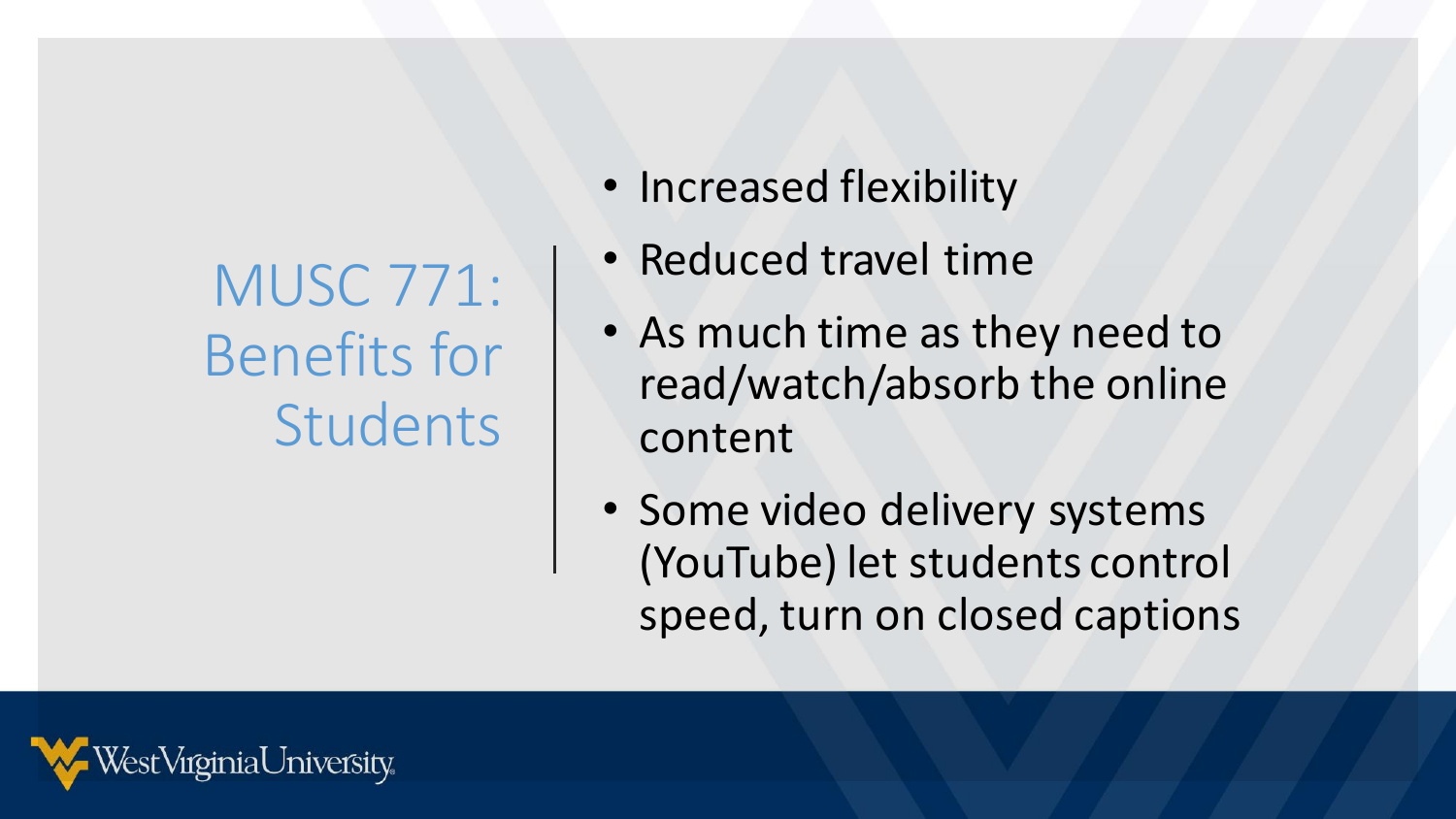Applications to Non-credit Instruction

- Pre-load a one-shot library instruction session with a video tutorial or a short reading, followed by a quiz or assignment
- Frees up in-library time for handson exploration, group work, class discussion
- Requires strong support from instructor

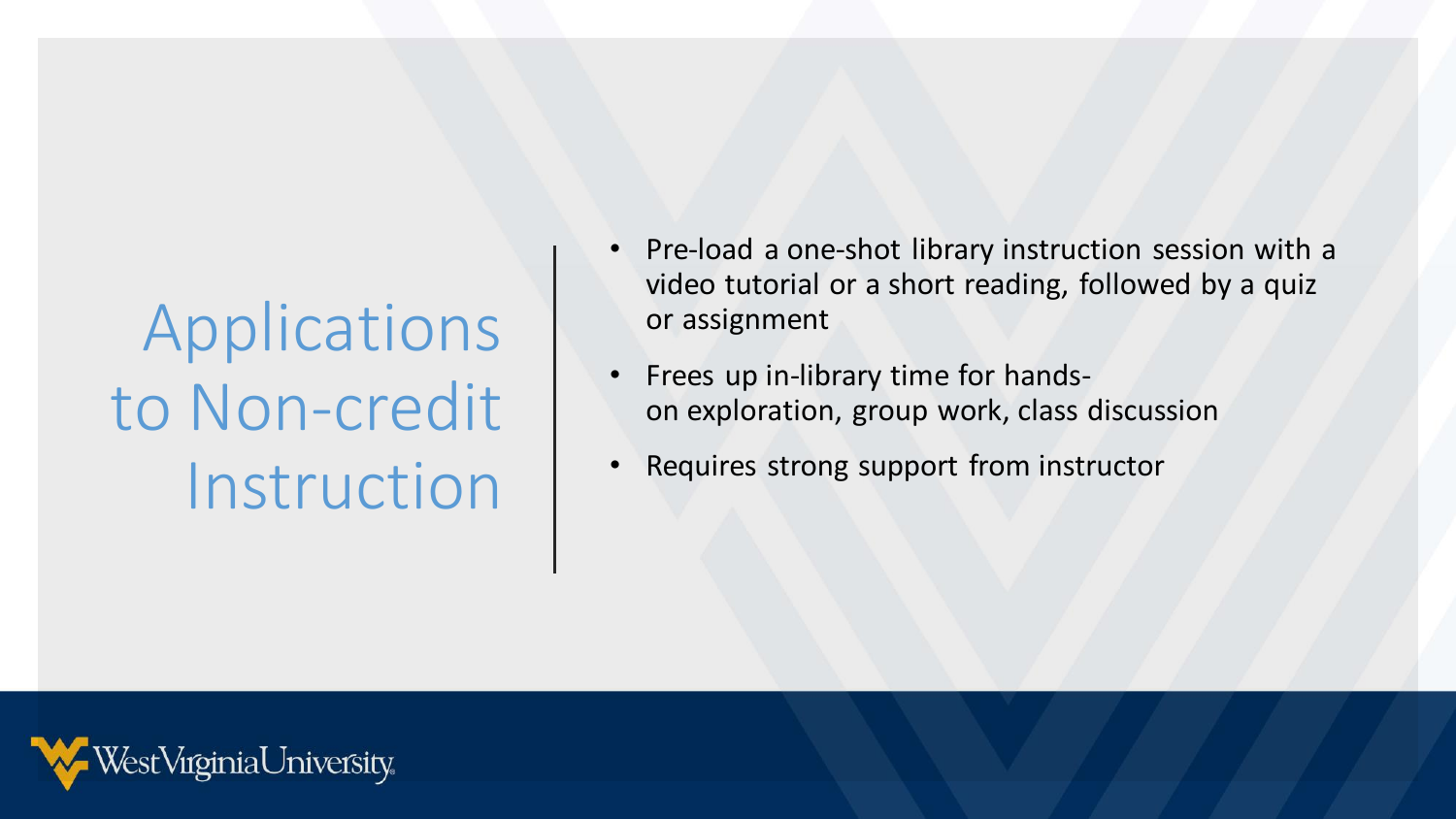## Non-credit Instruction Examples

#### **Hybrid**

- LibWizard tutorial with embedded quiz
- Video tutorial with individual assignment

#### **Face-to-face**

- Build on the skill or knowledge with handson and/or group work
- Class discussion

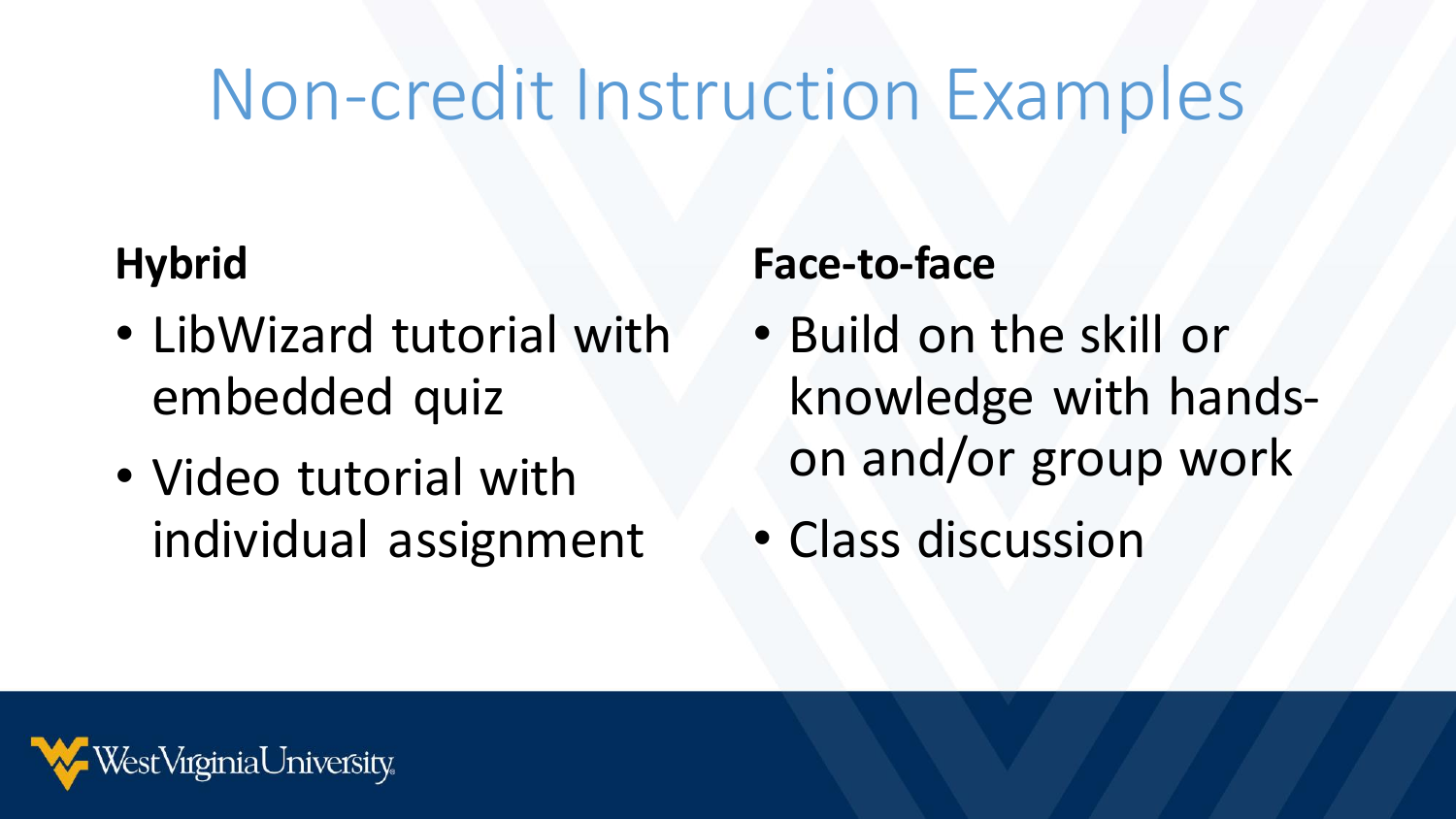# **Activity**

- Think of a class you teach
- What would you like students to know before they come?
- What would you like to have more face-to-face time for?
- What technology might work for the pre-class instruction/activity?